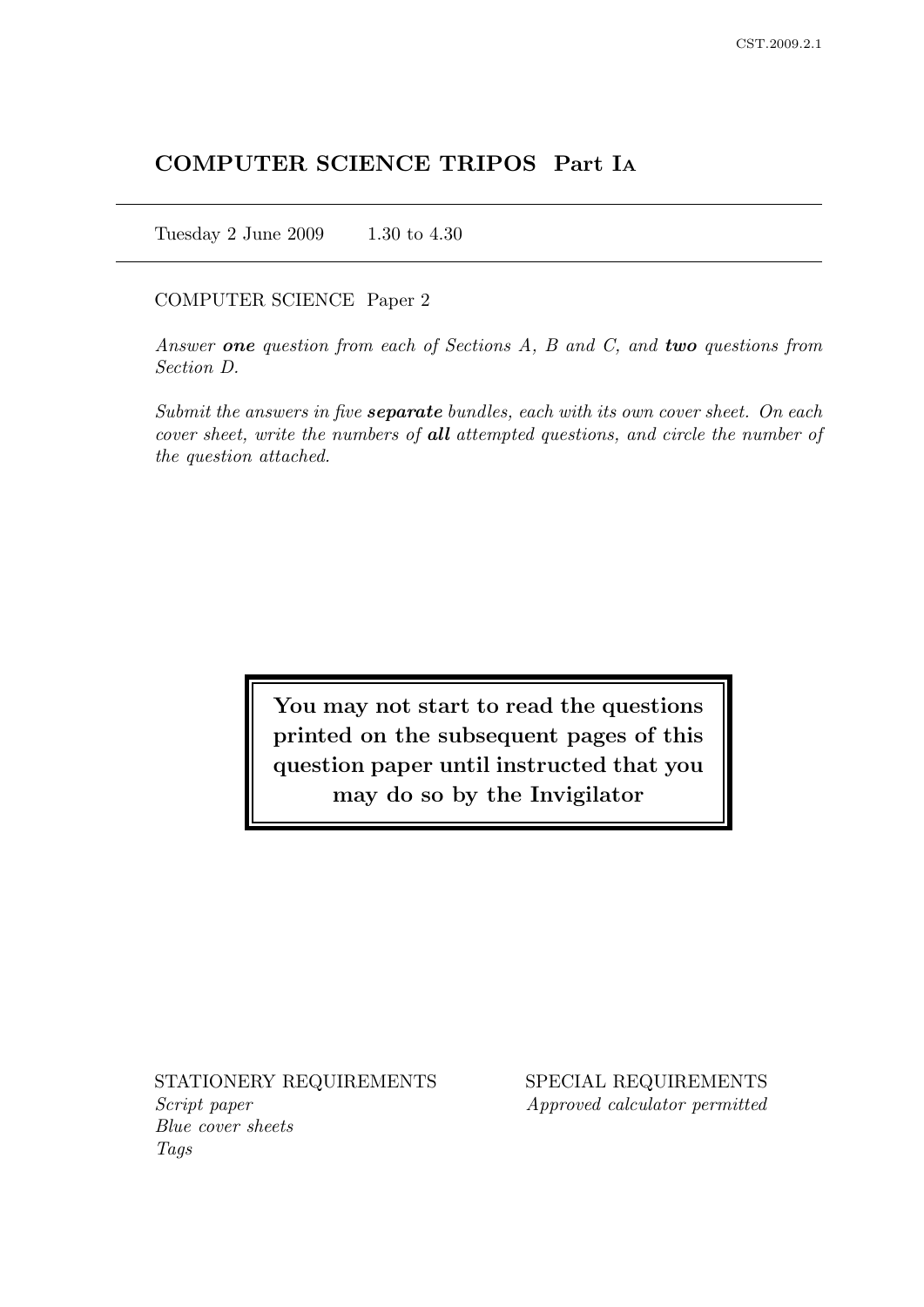## SECTION A

#### 1 Digital Electronics

- (a) With the aid of appropriate sketches, describe how an n-channel MOSFET operates as a switch. [6 marks]
- (b) The left-hand figure below shows a circuit that uses an n-channel MOSFET having the properties given in the right-hand figure. The supply voltage  $V_{\text{DD}} = 10$ V and the resistor  $R = 200\Omega$ . The circuit input and output voltages are  $V_1$  and  $V_2$  respectively.



- (i) Find the corresponding values of  $V_2$  when  $V_1 = 0V$ , 2V, 2.5V, 3V, 3.5V, 4V, 4.5V, and sketch  $V_2$  as a function of  $V_1$ . What logical function does this circuit implement? [8 marks]
- (*ii*) When  $V_1 = 4.5V$ , calculate the power dissipated by the entire circuit and by resistor  $R$ . [2 marks]
- (c) With the aid of a circuit diagram, describe how a p-channel MOSFET can be used in a modified version of the left-hand figure above to significantly reduce total power dissipation. [4 marks]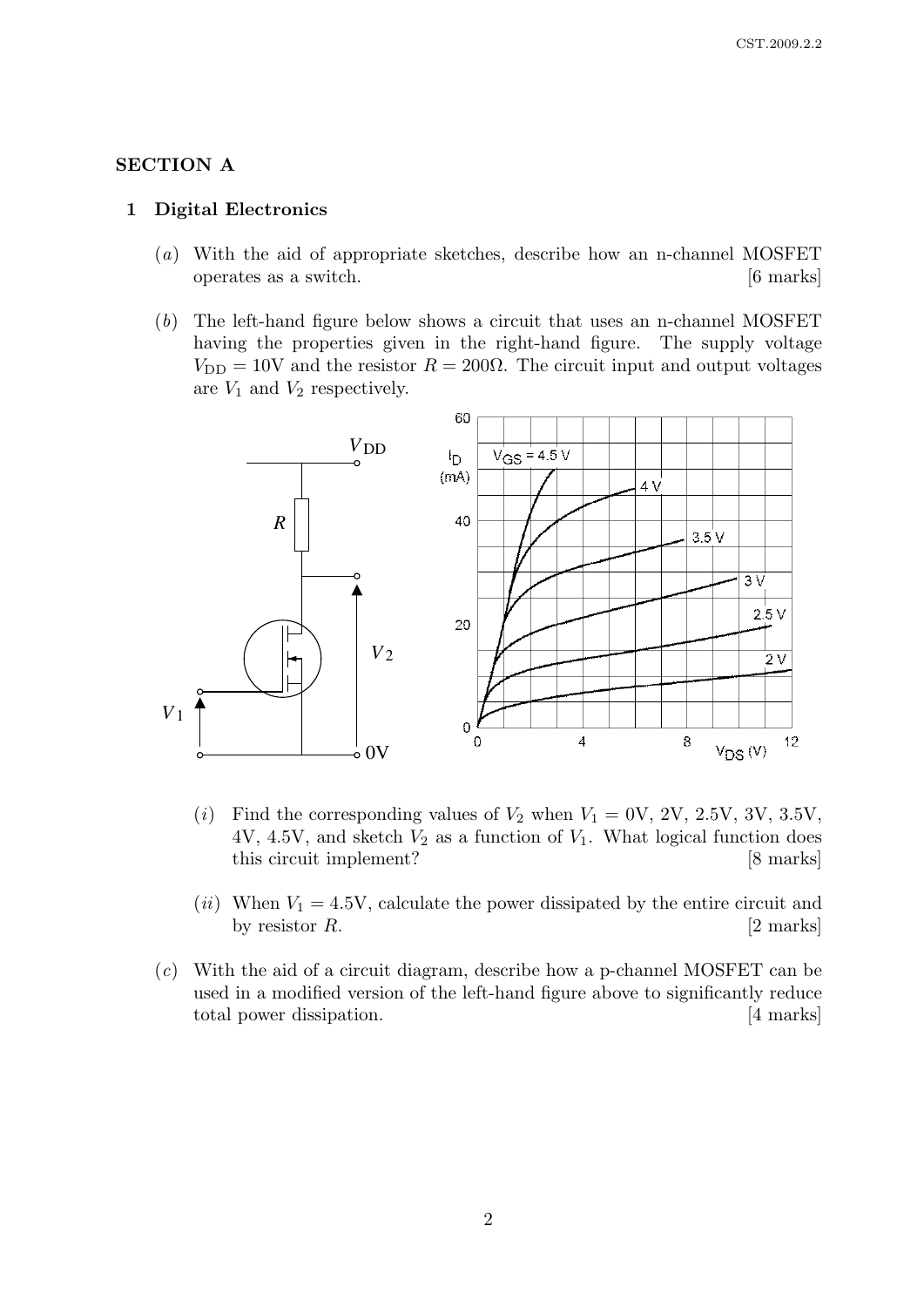## 2 Digital Electronics

- (a) With the aid of a suitable diagram, explain set-up time, hold time and propagation delay for a positive edge triggered D-type flip-flop. [6 marks]
- (b) The controller of a car wash machine is designed to produce the following sequence of steps.

| Water spray | Sponge | Heater |
|-------------|--------|--------|
|             | (S)    | $H$ ,  |
|             |        |        |
|             |        |        |
|             |        |        |
|             |        |        |
|             |        |        |

The sequence starts at  $W = S = H = 0$  following the pressing of a button B: i.e.  $B = 1$  if pressed,  $B = 0$  otherwise.

If B is pressed while the heater is on  $(H = 1)$  then return to the step with the heater off  $(H = 0)$  and water spray on  $(W = 1)$  and sponge on  $(S = 1)$ . Otherwise B has no effect until the entire sequence of steps is complete.

Draw a state diagram for the system. [6 marks]

(c) Consider the following state diagram



and the state assignment  $S_0 = 00$ ,  $S_1 = 01$ ,  $S_2 = 10$  and  $S_3 = 11$ . Write down the state table. Assuming the use of D-type flip-flops for the state registers, derive the minimised Boolean expressions for the next-state functions. Note that state  $=(Q_1, Q_0)$  where  $Q_n$  is the output from flip-flop n. [8 marks]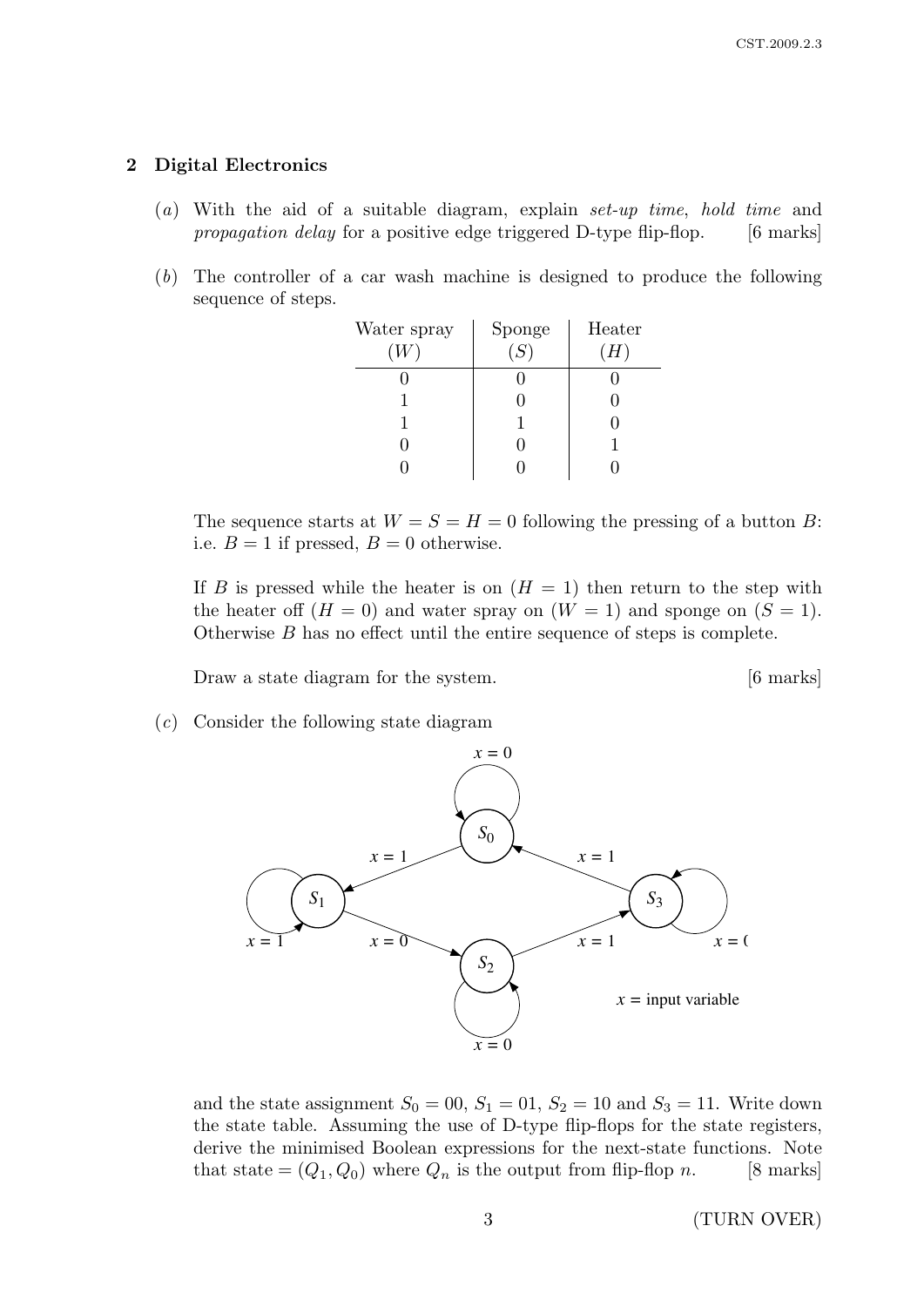## SECTION B

#### 3 Operating Systems

- (a) Operating systems typically provide each process with a virtual address space.
	- (i) Give three advantages of this.  $[3 \text{ marks}]$
	- $(ii)$  In which circumstances does *external fragmentation* occur? How can it be managed? [2 marks]
	- $(iii)$  In which circumstances does *internal fragmentation* occur? [1 mark]
	- $(iv)$  Design a multi-level page table for a computer with a 48-bit virtual address space, 48-bit physical address space, and a 4K page size. You should explain its operation, and justify your design decisions. [6 marks]
- (b) In the context of the UNIX operating system:
	- (i) What is a pipe? What is it used for? How does it operate? Use a diagram to illustrate your answer. [4 marks]
	- $(ii)$  What is the *shell*? Describe its operation in pseudo-code, giving special emphasis to any system calls invoked. [4 marks]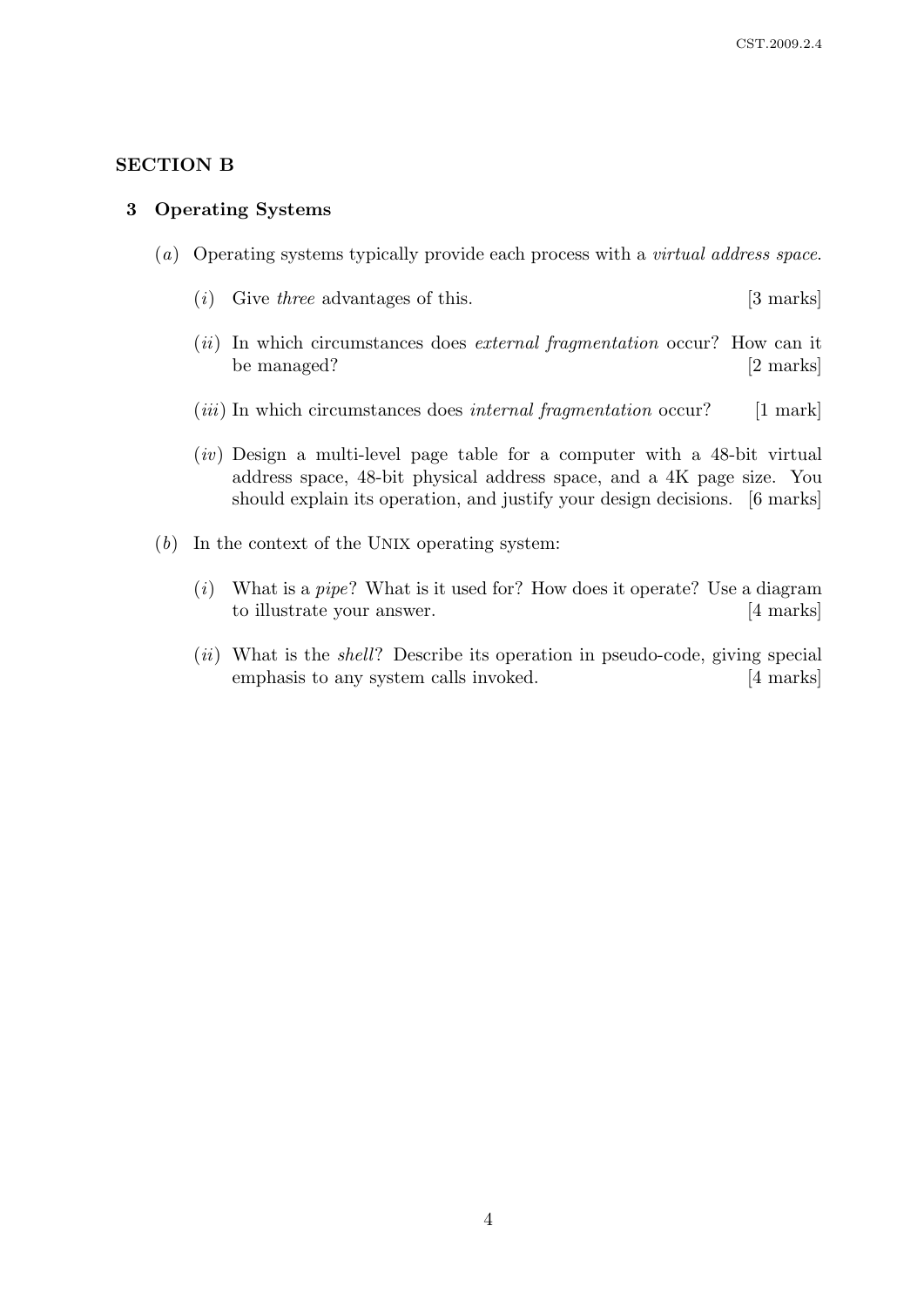# 4 Operating Systems

| (a) | In the context of virtual memory management: |                                                                                                                                                                                                                          |                     |  |
|-----|----------------------------------------------|--------------------------------------------------------------------------------------------------------------------------------------------------------------------------------------------------------------------------|---------------------|--|
|     | (i)                                          | What is <i>demand paging</i> ? How is it implemented?                                                                                                                                                                    | $[4 \text{ marks}]$ |  |
|     | (ii)                                         | What is meant by <i>temporal locality of reference</i> ?                                                                                                                                                                 | [2 marks]           |  |
|     |                                              | <i>(iii)</i> How does the assumption of temporal locality of reference influence page<br>replacement decisions? Illustrate your answer by briefly describing an<br>appropriate page replacement algorithm or algorithms. | [3 marks]           |  |
|     |                                              | $(iv)$ What is meant by <i>spatial locality of reference</i> ?                                                                                                                                                           | [2 marks]           |  |
|     | (v)                                          | In what ways does the assumption of spatial locality of reference influence<br>the design of the virtual memory system?                                                                                                  | [3 marks]           |  |
| (b) |                                              | Buses are used to connect devices to the processor.                                                                                                                                                                      |                     |  |
|     | (i)                                          | Describe with the aid of a diagram the operation of a <i>synchronous</i> bus.                                                                                                                                            | [4 marks]           |  |
|     | $\lceil u \rceil$                            | In what ways does an <i>asynchronous</i> bus differ?                                                                                                                                                                     | 2 marks             |  |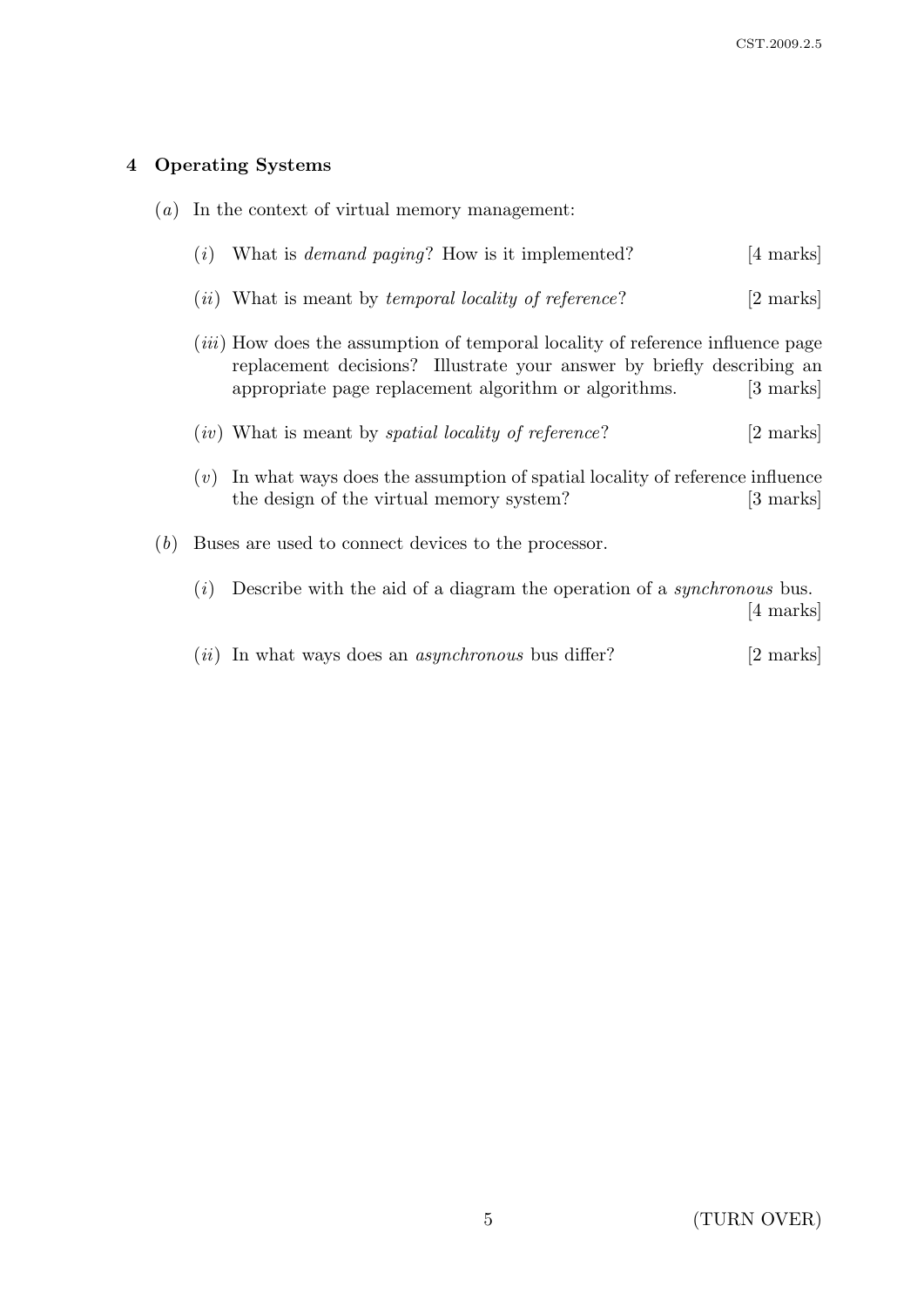## SECTION C

#### 5 Discrete Mathematics II

The set  $S$  of strings over symbols  $a$  and  $b$  is defined to be the least set  $S$  of strings such that

 $a \in S$ ,  $as \in S$  if  $s \in S$ , and  $bst \in S$  if  $s \in S$  and  $t \in S$ .

- (a) The set S may also be described as the least subset of strings closed under certain rules. Describe the rules. Write down a principle of rule induction appropriate for the set  $S$ . [5 marks]
- (b) Exhibit a derivation, indicating which rules are used, to show that the string  $aabbaaa$  is in S.  $[4 \text{ marks}]$
- (c) For a string s, let  $N_a(s)$  denote the number of occurrences of a in s, and similarly, let  $N_b(s)$  denote the number of occurrences of b. Prove for every string  $s \in S$  that  $N_a(s) > N_b(s)$ , i.e. there are strictly more occurrences of a than occurrences of  $b$ . [5 marks]
- $(d)$  Exhibit a string that has strictly more occurrences of a than occurrences of b and yet is not in  $S$ . Prove that your example string is not in  $S$ . [6 marks]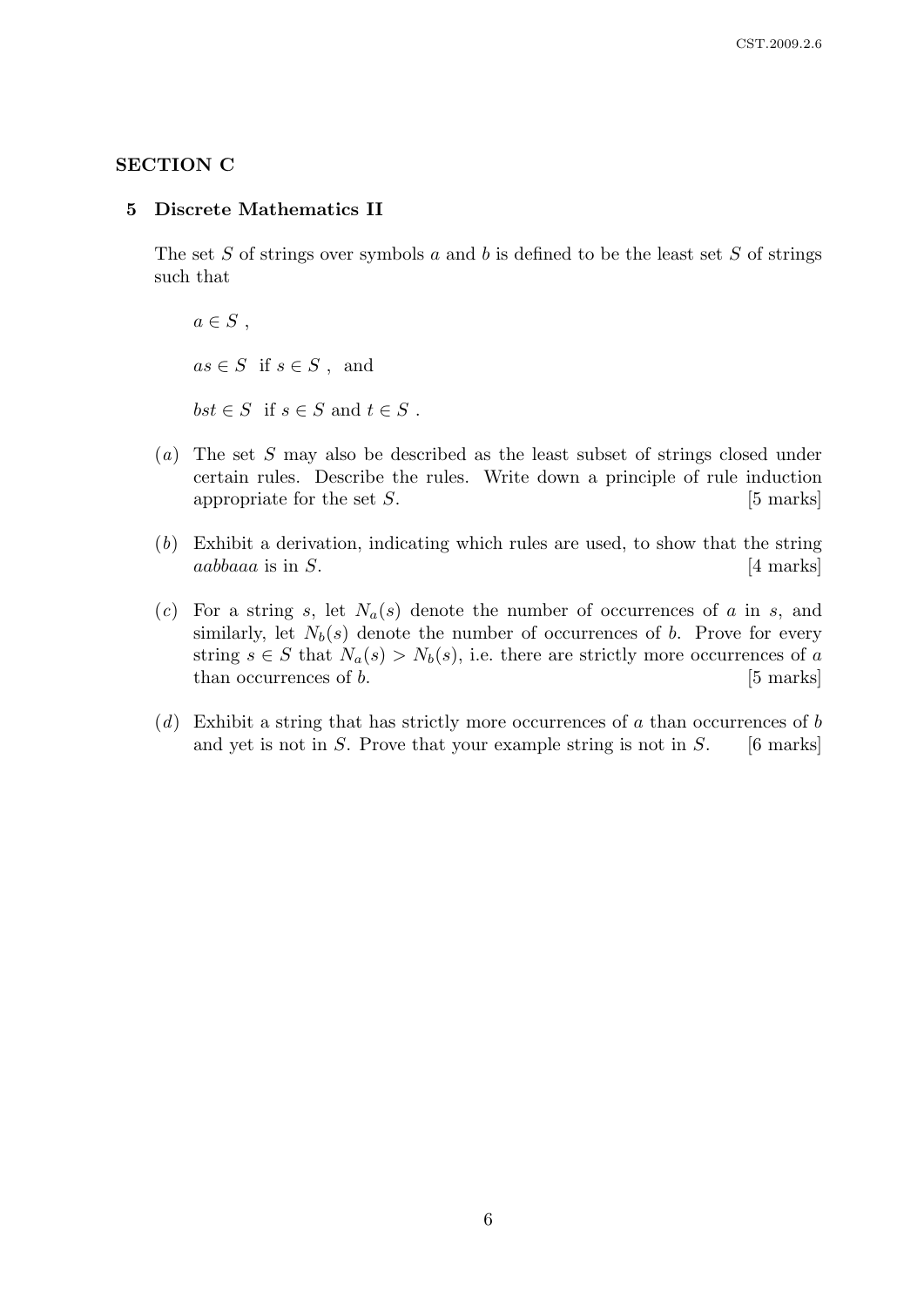#### 6 Discrete Mathematics II

- (a) A partial order  $(P, \leq)$  comprises a set P together with a binary relation  $\leq$ which is reflexive, transitive and antisymmetric. Explain what the terms reflexive, transitive and antisymmetric mean. [3 marks]
- (b) The relation  $\leq$  on natural numbers  $\mathbb{N} = \{1, 2, \dots\}$  is defined by

 $m \leq n$  iff m divides n, that is  $m \cdot k = n$  for some integer k.

Invoking standard facts about division, establish that  $\leq$  is a partial order. If in the definition of  $\leq$  we used the set of all integers  $\mathbb{Z}$ , instead of N, would  $(\mathbb{Z}, \leq)$  be a partial order? Explain your answer briefly. [5 marks]

- (c) Draw the Hasse diagram for  $\leq$  on the set  $\{1, 2, \dots, 13\}$ . Identify the greatest lower bound (glb) and least upper bound (lub) of {4, 6}. Does the partial order  $(N, \leq)$  have greatest lower bounds and least upper bounds of all subsets of N, including all infinite subsets? Explain your answers briefly. [6 marks]
- (d) An atom of the partial order  $(\mathbb{N}, \leq)$  is an element  $a \in \mathbb{N}$  such that

 $\forall x \in \mathbb{N}.$   $(1 \leq x \text{ and } x \leq a) \Rightarrow (1 = x \text{ or } x = a).$ 

Identify the atoms in your Hasse diagram, and more generally in N. [3 marks]

(e) Explain, without proof, why a partial order that has least upper bounds of all subsets also has greatest lower bounds of all subsets. [3 marks]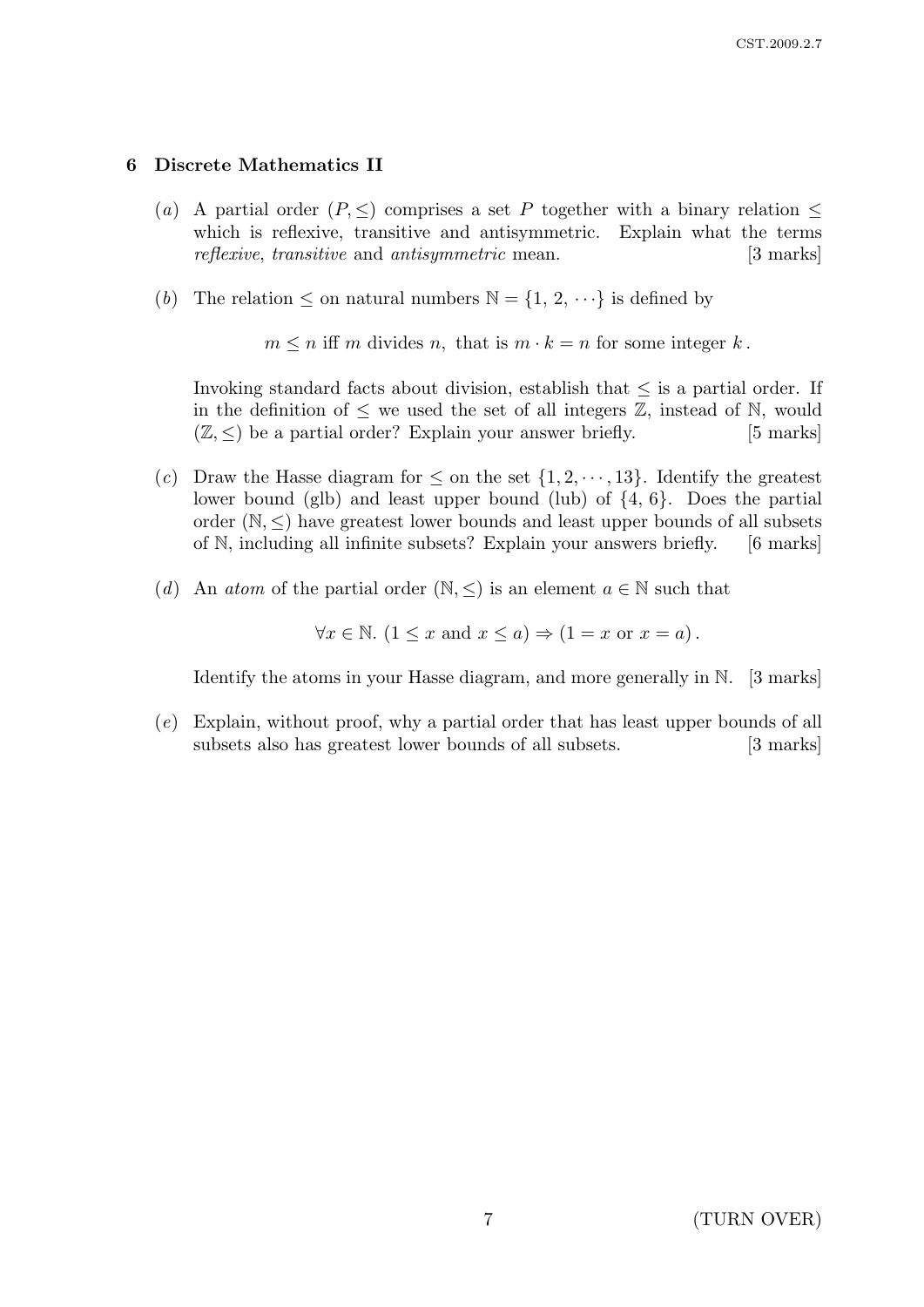## SECTION D

#### 7 Professional Practice and Ethics

- (a) State two problems with consequentialist theories. [2 marks]
- (b) What are the two main kinds of deontological theory? [2 marks]
- $(c)$  Name two of the several kinds of relationship in which a professional is likely to be involved and indicate one ethical dimension in each of these relations.

[4 marks]

- (d) The last section of the British Computer Society Code of Conduct concerns professional competence and integrity. Indicate two kinds of conduct that the Code requires to maintain professional competence and integrity. [2 marks]
- (e) How has the concept of computer hacking changed from its use before the advent of the Internet and today? [2 marks]
- $(f)$  What is *social engineering* in the context of computer cracking, and what are the remedies for it? [2 marks]
- (g) The definition of privacy is still open to debate. What would you consider an important criterion of privacy (not necessarily the only one), and how would it contribute to privacy? [2 marks]
- (h) The Data Protection Act of 1998 specifies several kinds of information that must be provided to the data subject. Indicate two of these kinds of information. [2 marks]
- (i) What is the basic dilemma raised by legally protecting intellectual property? [2 marks]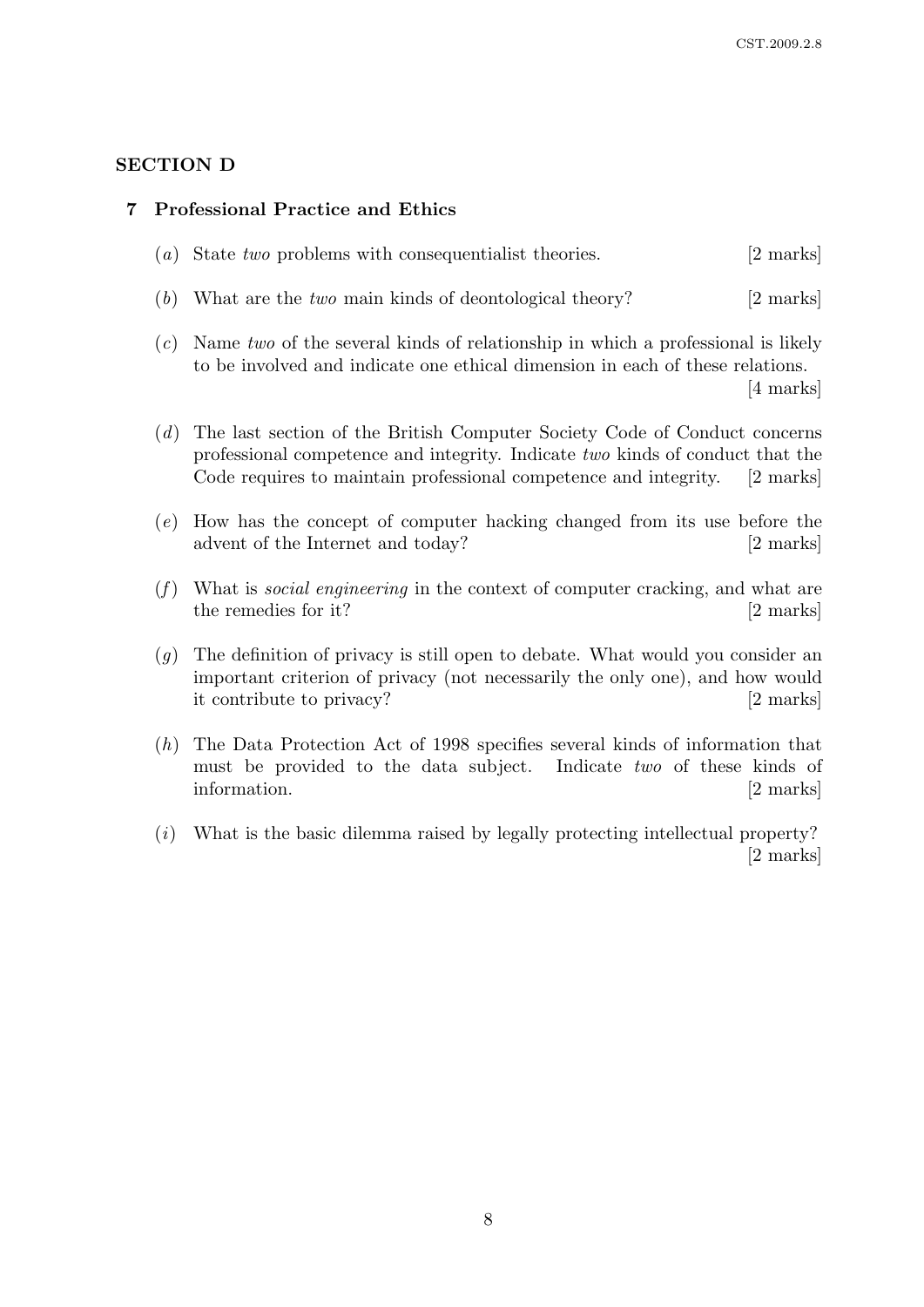## 8 Probability

- $(a)$  Consider a random variable, X, taking non-negative integer values.
	- (i) Define the *probability generating function*,  $G_X(z)$ , of the random variable  $X$ . [2 marks]
	- (ii) Derive the expression for the expectation,  $\mathbb{E}(X)$ , in terms of the first derivative of  $G_X(z)$ . [2 marks]
- (b) Calculate  $G_X(z)$  in the following two cases.
	- (i) Suppose that X takes values equally likely from the set  $\{0, 1, 2, 3, 4, 5\}.$ [2 marks]
	- (ii) Suppose that X has the Binomial distribution  $Bin(n, p)$  where  $0 \leq p \leq 1$ and  $n$  a positive integer.  $[2 \text{ marks}]$
- $(c)$  Suppose that X and Y are two independent random variables each taking non-negative integer values and let their probability generating functions be  $G_X(z)$  and  $G_Y(z)$ , respectively. Show that  $X + Y$  has a probability generating function,  $G_{X+Y}(z)$ , given by

$$
G_{X+Y}(z) = G_X(z)G_Y(z).
$$
 [4 marks]

- $(d)$  Suppose that X and Y are independent random variables with the marginal distributions  $Bin(n_1, p_1)$  and  $Bin(n_2, p_2)$ , respectively.
	- (i) Find the generating function  $G_{X+Y}(z)$  and the expectation,  $\mathbb{E}(X+Y)$ . [4 marks]
	- (ii) Under what conditions on the parameters  $n_1, p_1$  and  $n_2, p_2$  is  $X + Y$ again a Binomial distribution? [4 marks]